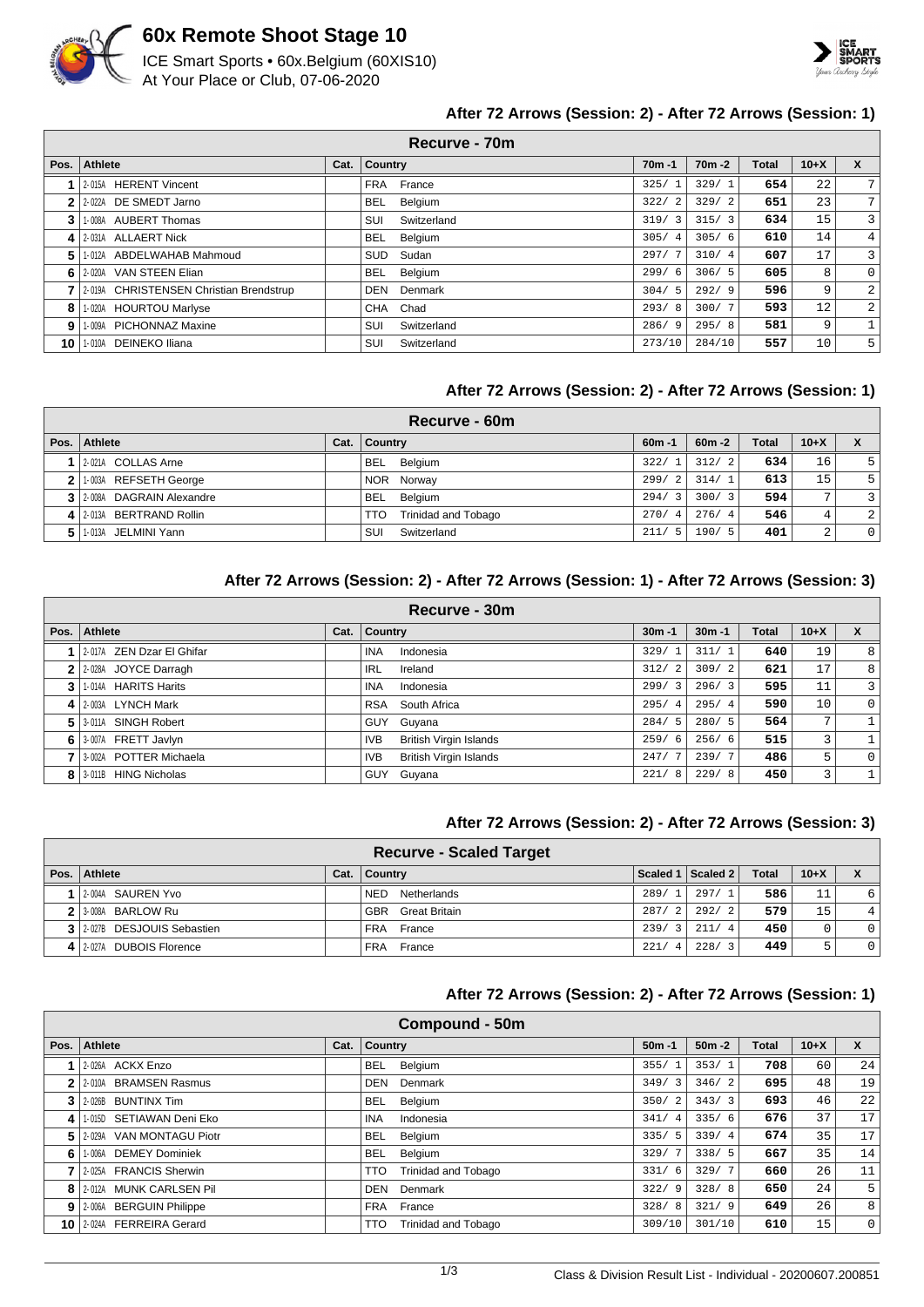

# **60x Remote Shoot Stage 10**

ICE Smart Sports • 60x.Belgium (60XIS10) At Your Place or Club, 07-06-2020



## **After 72 Arrows (Session: 2) - After 72 Arrows (Session: 1) - After 72 Arrows (Session: 3)**

|      | <b>Compound - 30m</b>                                                                                 |  |                                    |        |        |     |    |                |  |  |  |  |
|------|-------------------------------------------------------------------------------------------------------|--|------------------------------------|--------|--------|-----|----|----------------|--|--|--|--|
| Pos. | $\mathsf{x}$<br><b>Athlete</b><br>Country<br>$10+X$<br>Cat.<br>$30m - 1$<br>$30m - 2$<br><b>Total</b> |  |                                    |        |        |     |    |                |  |  |  |  |
|      | 2-007A SWANEPOEL Arrie                                                                                |  | South Africa<br><b>RSA</b>         | 360/1  | 359/2  | 719 | 71 | 48             |  |  |  |  |
| 2    | 1-019B ACKX Enzo                                                                                      |  | <b>BEL</b><br>Belgium              | 359/2  | 360/1  | 719 | 71 | 45             |  |  |  |  |
| 3    | 1-004A FRANCISCO Ramirez                                                                              |  | <b>ESP</b><br>Spain                | 357/3  | 358/3  | 715 | 67 | 31             |  |  |  |  |
| 4    | 3-005A DEMEY Dominiek                                                                                 |  | Belgium<br><b>BEL</b>              | 352/4  | 354/4  | 706 | 58 | 27             |  |  |  |  |
| 5    | 1-017A KRAMER Günther                                                                                 |  | <b>RSA</b><br>South Africa         | 348/6  | 350/5  | 698 | 51 | 25             |  |  |  |  |
| 6    | 1-017B KOCK Niekie                                                                                    |  | RSA<br>South Africa                | 351/5  | 346/6  | 697 | 50 | 21             |  |  |  |  |
|      | 2-028B JOYCE Adam                                                                                     |  | <b>GBR</b><br><b>Great Britain</b> | 343/7  | 335/8  | 678 | 39 | 17             |  |  |  |  |
| 8    | <b>DEMEY Julie</b><br>3-009A                                                                          |  | <b>BEL</b><br>Belgium              | 335/8  | 334/9  | 669 | 30 | 12             |  |  |  |  |
| 9    | 2-009A LAWRENCE Winnette                                                                              |  | <b>GUY</b><br>Guyana               | 322/11 | 340/7  | 662 | 31 | 11             |  |  |  |  |
| 10   | 2-016A DEMEY Henri                                                                                    |  | <b>BEL</b><br>Belgium              | 330/9  | 325/10 | 655 | 23 | 6              |  |  |  |  |
| 11   | 2-030A SCHROEDERS Ronald                                                                              |  | Belgium<br><b>BEL</b>              | 327/10 | 321/11 | 648 | 20 | 4              |  |  |  |  |
| 12   | 1-019A VAN DAMME Kelly                                                                                |  | <b>BEL</b><br>Belgium              | 316/12 | 318/12 | 634 | 18 | 6              |  |  |  |  |
| 13   | 3-010A LAWRENCE Winnette                                                                              |  | <b>GUY</b><br>Guyana               | 307/15 | 317/13 | 624 | 14 | 4              |  |  |  |  |
| 14   | 2-018A ANNEL John                                                                                     |  | <b>BAR</b><br><b>Barbados</b>      | 308/14 | 307/14 | 615 | 12 | $\overline{a}$ |  |  |  |  |
| 15   | 2-001A SCHROEDERS Ronald                                                                              |  | <b>BEL</b><br>Belgium              | 309/13 | 305/15 | 614 | 14 | $\overline{a}$ |  |  |  |  |

## **After 72 Arrows**

|              | Compound - 25m          |      |                       |           |           |              |              |                  |  |  |  |  |
|--------------|-------------------------|------|-----------------------|-----------|-----------|--------------|--------------|------------------|--|--|--|--|
| Pos. $\vert$ | Athlete                 | Cat. | Country               | $25m - 1$ | $25m - 2$ | <b>Total</b> | $10+X$       | X                |  |  |  |  |
|              | 1 5-002B MEBIS Stijn    |      | BEL Belgium           | 351/1     | 347/1     | 698          | 52           | 25               |  |  |  |  |
|              | 2 5-002A COOPMANS Filip |      | BEL Belgium           | 340/2     | 345/2     | 685          | 40           | 21               |  |  |  |  |
|              | 3 5 001A JANSSENS Niels |      | BEL Belgium           | 330/3     | 333/3     | 663          | 28           | $6 \overline{6}$ |  |  |  |  |
|              | 4 5-002D MEBIS Louwie   |      | Belgium<br><b>BEL</b> | 258/4     | 279/4     | 537          | $\mathbf{r}$ |                  |  |  |  |  |
|              | 5   5.002C MEBIS Kyano  |      | Belgium<br>BEL        | 212/5     | 220/5     | 432          |              | $\overline{0}$   |  |  |  |  |

## **After 72 Arrows (Session: 3) - After 72 Arrows (Session: 2) - After 72 Arrows (Session: 1)**

| <b>Compound - Scaled Target</b> |      |               |       |                     |              |        |    |  |  |  |  |
|---------------------------------|------|---------------|-------|---------------------|--------------|--------|----|--|--|--|--|
| Pos.   Athlete                  | Cat. | ∣ Countrv     |       | Scaled 1   Scaled 2 | <b>Total</b> | $10+X$ |    |  |  |  |  |
| 3-003A KRAUSE Christopher       |      | USA USA       | 347/1 | 344/2               | 691          | 47     | 31 |  |  |  |  |
| $2$ 2 011A DE RYCKÈRE Eric      |      | BEL Belgium   | 341/2 | 349/1               | 690          | 44     | 24 |  |  |  |  |
| 3 3 3 006A IRVINE Russ          |      | AUS Australia | 324/3 | 325/3               | 649          | 28     | 13 |  |  |  |  |
| 1-007A IRVINE Russ              |      | AUS Australia | 306/4 | 318/4               | 624          | 27     | 14 |  |  |  |  |

#### **After 72 Arrows (Session: 2) - After 72 Arrows (Session: 1)**

|      | Barebow - 30m               |      |                    |                        |           |              |        |   |  |  |  |  |
|------|-----------------------------|------|--------------------|------------------------|-----------|--------------|--------|---|--|--|--|--|
| Pos. | Athlete                     | Cat. | Country            | $30m - 1$              | $30m - 2$ | <b>Total</b> | $10+X$ |   |  |  |  |  |
|      | 12-014A GAUTHE Christine    |      | FRA France         | 331/1                  | 319/1     | 650          | 21     | 8 |  |  |  |  |
|      | 2 1.018B PURWANTORO Edi     |      | Indonesia<br>INA   | 319/2                  | 318/2     | 637          | 23     | 7 |  |  |  |  |
|      | 3 1018A FITRIYANTO SH. Hari |      | ' INA<br>Indonesia | 296/3                  | 310/3     | 606          | 12     | 5 |  |  |  |  |
|      | 1-001A HIDAYAT Anang Ludfi  |      | Indonesia<br>INA   | 295/<br>$\overline{4}$ | 294/5     | 589          | 11     | 3 |  |  |  |  |
|      | 1-018C HARTONO Iwan         |      | Indonesia<br>INA   | 275/5                  | 302/4     | 577          | 12     | 3 |  |  |  |  |

## **After 72 Arrows (Session: 2) - After 72 Arrows (Session: 1)**

|                | Barebow - 50m                |      |                |            |                        |                        |              |        |    |  |  |  |  |
|----------------|------------------------------|------|----------------|------------|------------------------|------------------------|--------------|--------|----|--|--|--|--|
|                | Pos. Athlete                 | Cat. | <b>Country</b> |            | $50m - 1$              | $50m - 2$              | <b>Total</b> | $10+X$ |    |  |  |  |  |
|                | 2-023A MOINEAU Christophe    |      | <b>BEL</b>     | Belgium    | 305/<br>$\overline{2}$ | 306/1                  | 611          | 14     | 3  |  |  |  |  |
| 2 <sup>1</sup> | 1-015A PRIYANTORO Aditya     |      | INA            | Indonesia  | 308/<br>$\mathbf{1}$   | 297/2                  | 605          | 15     | 3  |  |  |  |  |
|                | 1-005A KERBAUL Yves          |      |                | FRA France | 300/<br>3              | 297/3                  | 597          | 3      |    |  |  |  |  |
|                | 1-015B ABDUL SALAM Hudzaifah |      | INA            | Indonesia  | 232/<br>4              | 255/<br>$\overline{4}$ | 487          | 5      | 1. |  |  |  |  |
| 5.             | 1-015C MARZUKI Amzar         |      | <b>INA</b>     | Indonesia  | 205/<br>- 5            | 211/<br>- 5            | 416          | 4      | 1. |  |  |  |  |